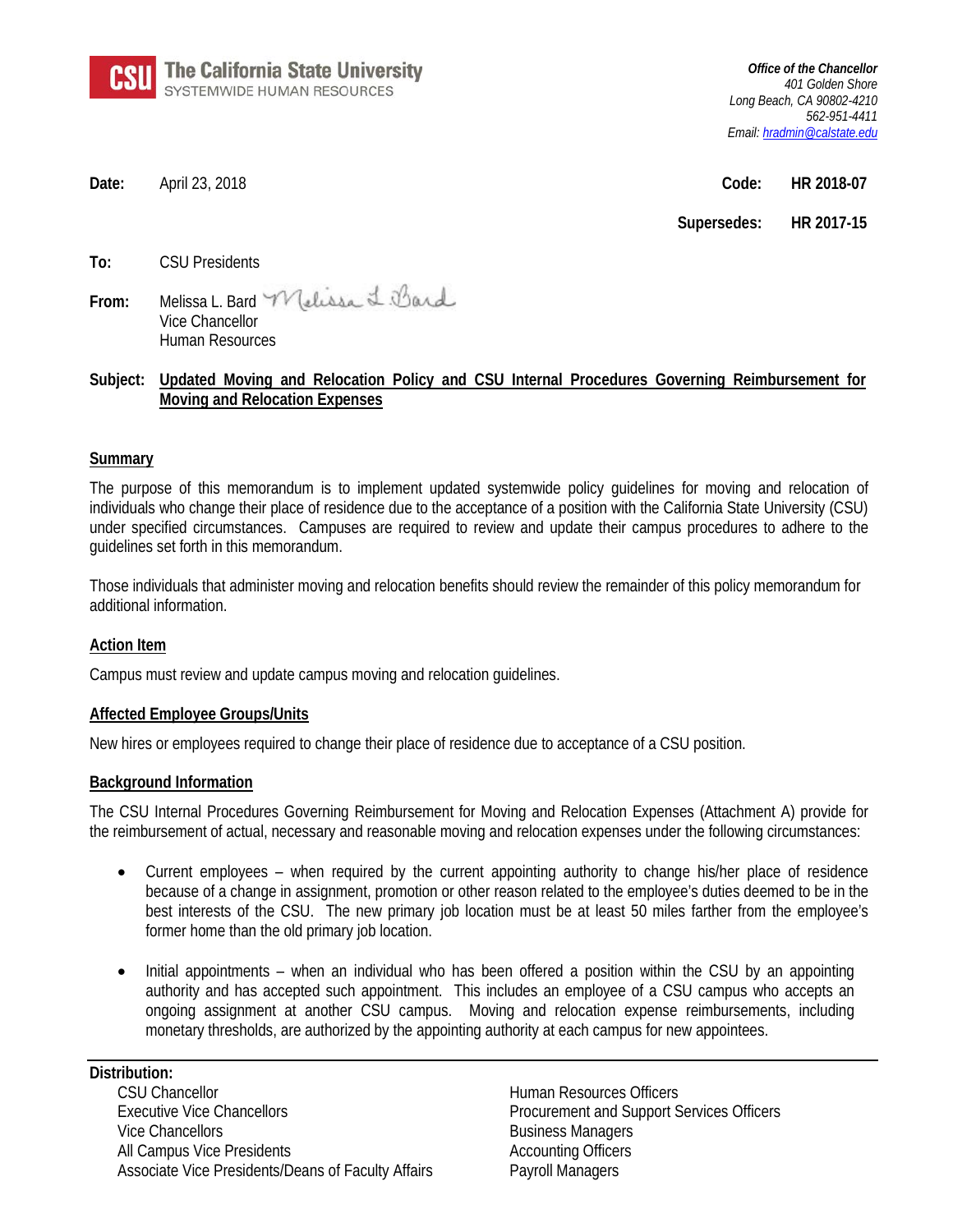- Temporary appointments when a current CSU employee accepts a long-term temporary assignment offered by a CSU appointing authority other than his/her current appointing authority, he/she may receive a temporary relocation allowance. The employee's temporary job location must be at least 50 miles farther from the employee's permanent residence than the former job location. The employee serving in a temporary appointment must also maintain a permanent residence in the vicinity of the former job location for the duration of the temporary appointment.
- Temporary relocation allowances are at the discretion of the appointing authority and will be subject to taxation.

Not all new appointees or current CSU employees will be eligible for reimbursement of moving and relocation expenses. The decision by an appointing authority to offer moving and relocation expenses is discretionary and contingent upon the availability of funds. Please refer to the CSU Internal Procedures Governing Reimbursement for Moving and Relocation Expenses (Attachment A) for additional information.

Campuses are required to have in place their guidelines covering the reimbursement of moving and relocation expenses for authorized individuals. Campus guidelines shall include:

- Criteria in which a campus will authorize reimbursement of moving and relocation expenses (for example, the employee possesses specialized skills needed by the campus; the individual is currently located in a geographic location that makes commuting prohibitive; provides incentive for individual to accept position, etc.).
- At least two monetary thresholds that represent progressive levels of authority required for approval; Presidential approval must be required above the highest threshold. The President's designee, as established by the campus for each monetary range, must approve in writing all reimbursements that fall below the highest threshold.
	- o For example, the campus establishes a threshold of \$5,000, below which approval by a designated manager such as a dean/director is required, and a second threshold of \$10,000. If authorized reimbursements fall between \$5,000 and \$10,000, vice-presidential approval is required, while Presidential approval is required for authorized reimbursements exceeding \$10,000.
- Written authorization to approve the amount of moving and relocation expenses provided to the individual prior to the move.
- Exceptions for all moving and relocation reimbursements shall be approved by the Chancellor for Chancellor's Office employee reimbursements or the campus President for campus employee reimbursements. Exceptions will result in taxable income to the employee.
- A monetary threshold for reimbursement of moving and relocation expenses. If authorized, moving and relocation expenses shall not exceed \$75,000. Exceptions to the \$75,000 cap shall be approved by the Chancellor for Executives and Chancellor's Office employee reimbursements. For campus employee reimbursements, the campus President shall approve exceptions to the \$75,000 cap and submit a written explanation to the Chancellor to justify the payment.
- Reimbursement for any tax liabilities ("grossing up") incurred by the employee as the result of receiving reimbursement for relocation expenses is prohibited.

# **Updated Policy Guidelines**

As a reminder, the CSU Internal Procedures Governing Reimbursement for Moving and Relocation Expenses authorizes expenses that are subject to taxation for the employee. Any such reimbursement shall be documented, paid and reported in accord with established accounting practices and state and federal regulations.

The tax reform bill (H.R. 1, P.L. 115-97), which was enacted on December 22, 2017, included a change to the taxability of moving and relocation expenses. In 2017 and prior years, certain "qualified moving expenses" for new employees were excluded from gross income. As of January 1, 2018, all moving expenses paid or reimbursed by the CSU are taxable as wages to the recipient. The exclusion from gross income in Internal Revenue Code (IRC) 217, as well as the fringe benefit rule in 132(g), is suspended from 2018-2025 tax years. Additionally, the State Controller's Office released [Payroll Letter](https://sco.ca.gov/Files-PPSD-Letters/2018_p18-003.pdf) #18- [003](https://sco.ca.gov/Files-PPSD-Letters/2018_p18-003.pdf) relating to the taxability of moving and relocation expenses.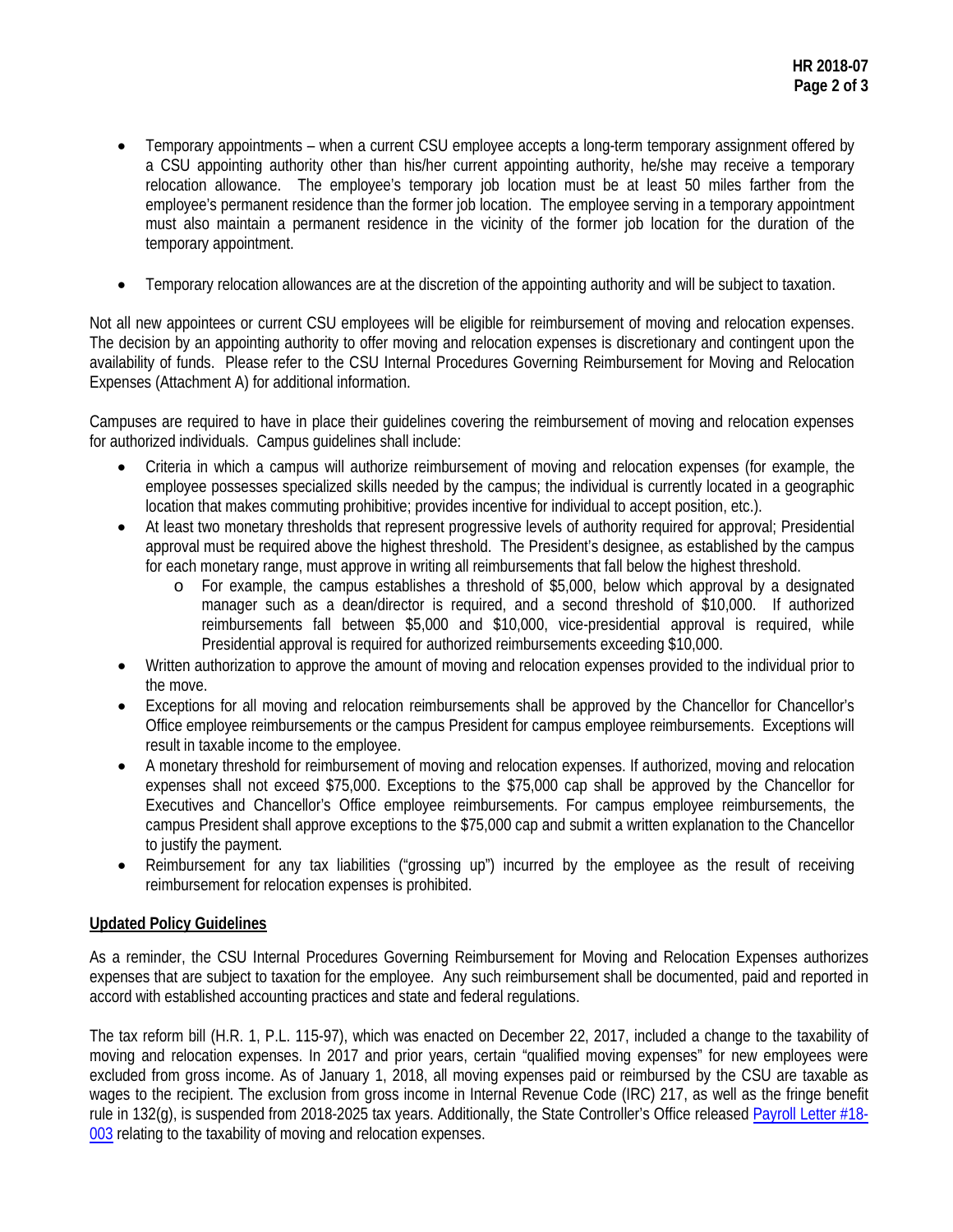One other change made to these guidelines includes the clarification that the repayment of moving and relocation expenses refers to the employee's individual CSU campus not the CSU. To further clarify, if an employee does not continue his/her employment with a CSU campus and then is hired by a different CSU campus, depending on the timeframe stated in these guidelines, the employee shall repay the initial campus that had originally reimbursed him/her.

Additional information on tax changes relating to moving and relocation expenses will be provided in a forthcoming technical letter.

Questions regarding this policy may be directed to Human Resources Management at (562) 951-4411. This coded memorandum is also available on the Human Resources Management's Web site at: [https://csyou.calstate.edu/Policies/HRPolicies/Forms/Default.aspx.](https://csyou.calstate.edu/Policies/HRPolicies/Forms/Default.aspx)

MLB/sw

**Attachment**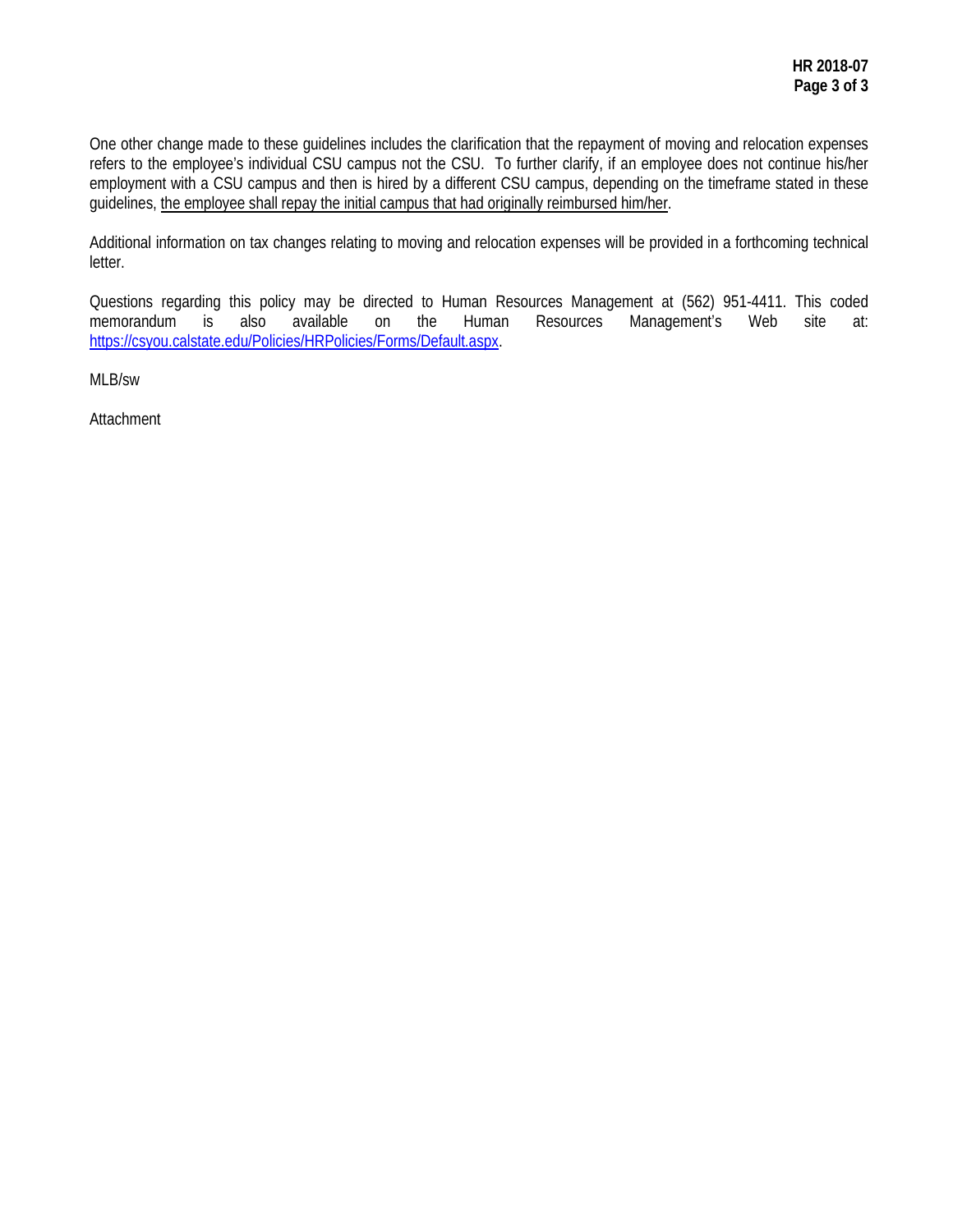# **California State University Internal Procedures Governing Reimbursement for Moving and Relocation Expenses**

## **100. Scope.**

A. Current employees. Whenever a current CSU employee is required by the current appointing authority to change his/her permanent place of residence because of a change in assignment, promotion or other reason related to the employee's duties deemed to be in the best interests of the CSU, such employee shall receive reimbursement for his/her actual, necessary and reasonable moving and relocation expenses. To qualify for reimbursement, the new primary job location must be at least 50 miles farther from the employee's former home than the old primary job location.

The appointing authority may authorize exceptions to this requirement in cases where it creates unusual and unavoidable hardship for employees.

- B. Initial appointments. An individual who has been offered a position within the CSU by an appointing authority and has accepted such appointment may receive reimbursement for his/her actual, necessary and reasonable moving and relocation expenses. This provision also applies to an employee of a CSU campus who accepts an ongoing assignment at another CSU campus. Moving and relocation expense reimbursements, including monetary thresholds, are authorized by the appointing authority at each campus for new appointees.
- C. Temporary appointments. A current CSU employee who accepts a long-term temporary assignment offered by a CSU appointing authority other than his/her current appointing authority may receive a temporary relocation allowance. To receive consideration for this allowance, the employee's temporary job location must be at least 50 miles farther from the employee's permanent residence than the former job location. (The appointing authority for the temporary assignment may authorize exceptions to this requirement in cases where it creates unusual and unavoidable hardship for temporary employees.) The temporary employee must also maintain a permanent residence in the vicinity of the former job location for the duration of the temporary appointment.

Temporary relocation allowances will not be automatically authorized for every temporary appointee meeting the requirements identified above. The determination of who is to receive such an allowance, and the amount of any such allowance, shall be made by the temporary appointing authority subject to the requirements of these procedures.

D. Reimbursement of relocation expenses shall be payable from monies made available for such purpose by the appointing authority. In addition, relocation expenses incurred by newly-appointed Presidents shall be reimbursed by the appropriate campus.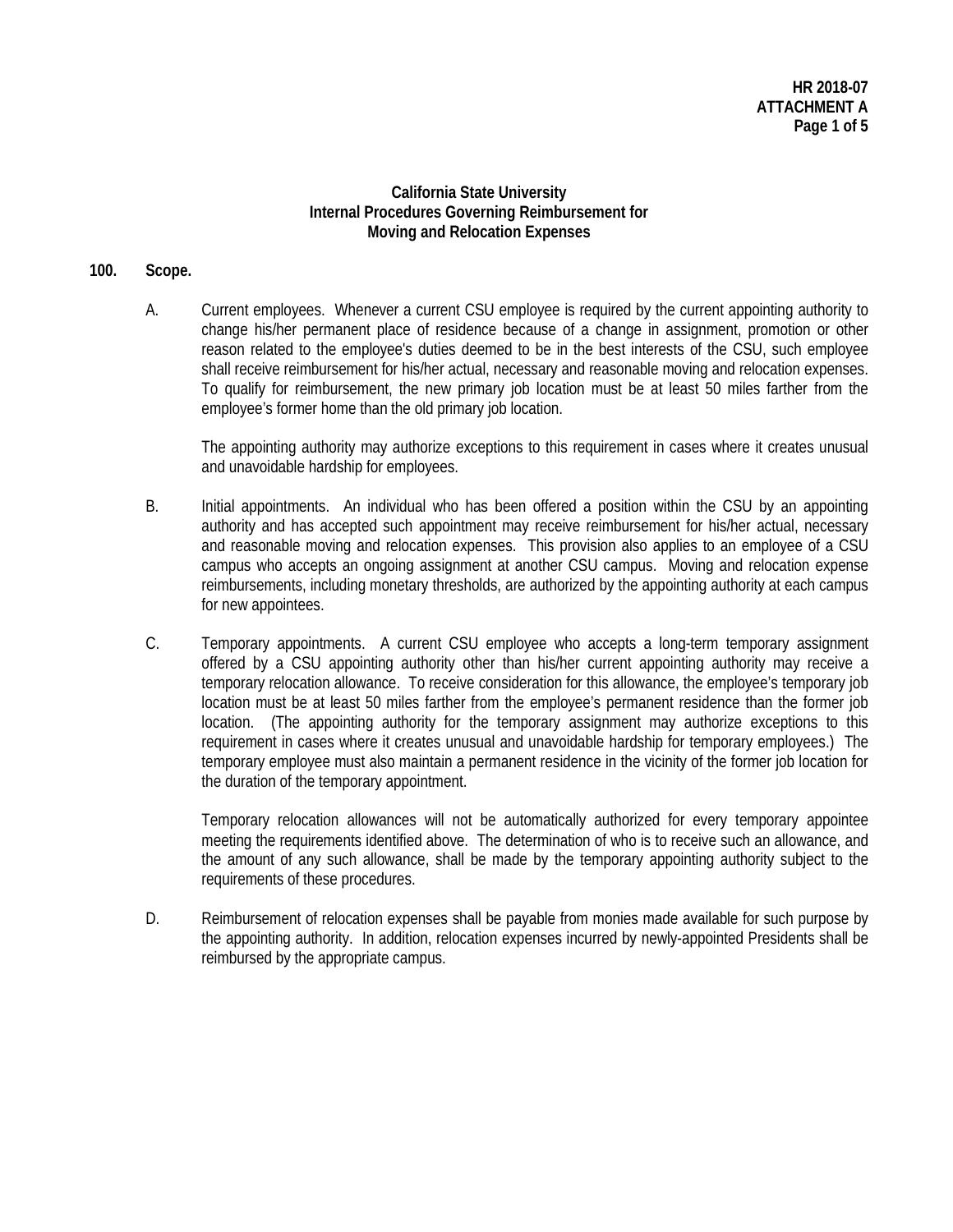## **101. Definitions.**

For the purpose of these procedures, the following definitions will apply:

- A. "Appointing authority" shall mean the Chancellor or campus President, as appropriate.
- B. "Chancellor" and "President" shall include designees.
- C. "Campus" shall include the headquarters office as well as any one of the campuses of the CSU.
- D. "Household goods" means personal effects and items used or to be used in the employee's residence necessary for the maintenance of a household.
- E. "Long term temporary assignment" shall normally mean an assignment period of six months or more.
- F. "Employee" refers to either a current CSU employee or an individual who has been offered a position within the CSU by an authorized authority and has accepted such offer.

## **102. Reimbursement Expenses for Moving and Relocation.**

Full or partial reimbursement, within budgetary constraints, may be allowed for the actual and necessary expenses incurred for packing, insurance, transportation, storage in transit (not to exceed 60 calendar days), and unpacking and installation of the employee's household goods at the new residence, when properly documented by itemized invoices and receipts. Should employees elect to move themselves, reimbursement for such moves may not exceed the costs that would have been incurred had a commercial firm been used.

An employee and spouse or domestic partner may be reimbursed for relocation travel expenses (defined as a oneway trip from the former residence to the general area of the new campus or other primary job location) in accordance with the CSU Travel Procedures, with the exception of mileage which is to be reimbursed at the federal standard mileage rate for moving expenses if approved by the Chancellor. When authorized, travel expenses for spouses or domestic partners will be reimbursed on the same basis as travel expenses for employees.

An employee and spouse or domestic partner may be reimbursed for actual lodging expenses, supported by an itemized receipt, plus meal and incidental expenses in accordance with Appendix D of the CSU Travel Procedures. When authorized, lodging, meal and incidental expenses for spouses or domestic partners will be reimbursed on the same basis as subsistence expenses for employees.

- A. Moving and relocation expenses shall not be paid for more than 60 days unless the appointing authority has determined in advance that the search for a new residence will result in unusual and unavoidable hardship for an employee and spouse or domestic partner and, therefore, has granted an exception.
- B. This reimbursement of expenses shall terminate immediately upon establishment of a permanent residence.

### **103. Procedure for Payment of Claims.**

Itemized receipts or invoices verifying the actual costs and payment of a move shall be submitted directly by the employee to his/her appropriate appointing authority or designee.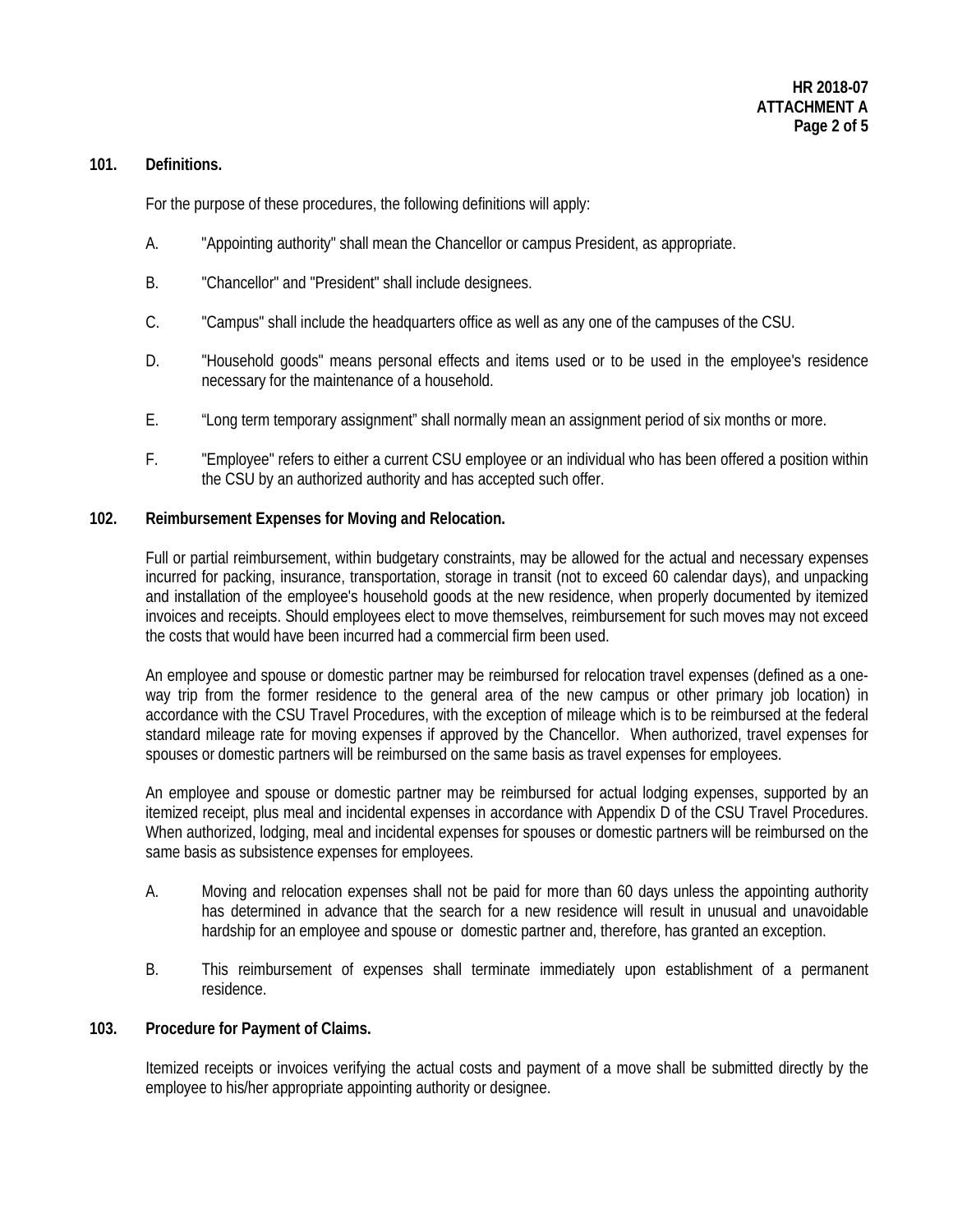If reimbursement is approved by the appointing authority, appropriate claim forms shall be submitted to the campus accounting office. The campus accounting office may reimburse the employee or carrier directly or submit the claim to the State Controller's Office for payment.

The appointing authority may contract directly with a carrier for moving and relocation services.

# **104. Reimbursement for Sale of Residence.**

Whenever an employee is required to change assignment and designated place of work which requires the sale of a residence, the employee may be reimbursed for actual and necessary selling costs as determined by prevailing practices within the area of sale. Claims for reimbursement must be substantiated by the seller's closing escrow statement and other pertinent supportive documents. Actual and necessary selling costs may include:

- A. Brokerage commission;
- B. Title insurance;
- C. Escrow fees;
- D. Prepayment penalties;
- E. Taxes, charges and fees fixed by local authority required to consummate the sale of the residence; and
- F. Miscellaneous seller's costs customary to the area that may be reimbursed if determined appropriate by the appointing authority.

Actual and necessary selling costs will be reimbursed for that portion of the dwelling the employee actually occupies if the employee owns and resides in a multi-family dwelling.

Claims for the sale of a residence must be submitted within one year following the date the employee reports to the new work location designated by the appointing authority. An extension may be granted by the appointing authority upon receipt of evidence warranting such extension.

Reimbursement for sale of a residence that does not conform to these procedures may be granted when the appointing authority has determined that reimbursement is reasonable in light of the individual circumstance and that the employee will otherwise be subject to hardship by reason of the change of residence.

# **105. Settlement of a Lease.**

Whenever an employee is required to change an officially designated place of work and such change requires the settlement of a lease on the employee's former residence, the employee may receive the actual and necessary cost of settlement of the unexpired lease of a maximum of one year.

Claims for settlement of a lease shall be documented and itemized and submitted to the appointing authority within six months following the new reporting date except that the appointing authority may grant an extension upon receipt of evidence warranting such extension prior to the expiration of the six-month period. Reimbursement shall not be allowed if the appointing authority determines that the employee knew or reasonably should have known that relocation was imminent before entering into a lease agreement.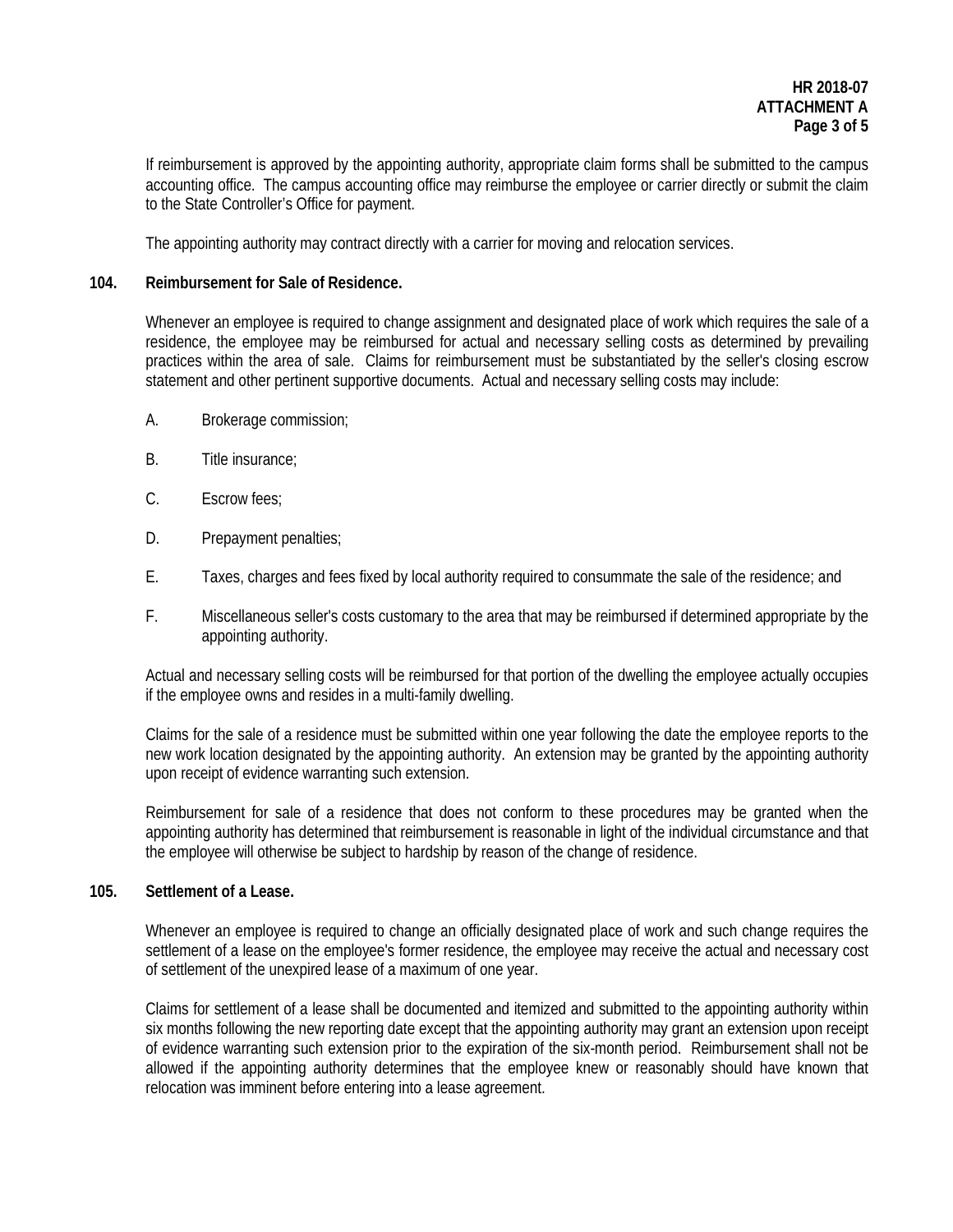### **106. Temporary Relocation Allowance.**

A temporary relocation allowance to defer the cost of housing may be authorized for the duration of a temporary appointment as described in Section 100C. The allowance may be negotiated up to the maximum applicable federal per diem rate for the area. The allowance must conform with the procedures outlined in the CSU Travel Procedures. The full temporary relocation allowance paid to an employee as reimbursement must be supported by itemized receipts, lease agreement, or other documentation reflecting actual housing expenses. Reimbursement may be claimed by the employee, via the submission of appropriate receipts, no more frequently than once per month. Housing expenses for long-term temporary employees may also be paid directly by the temporary appointing authority, up to the maximum reimbursement level noted above.

# **107. Appointing Authority for Reimbursements.**

The Chancellor or campus President shall approve, deny or grant exceptions for all moving and relocation reimbursements. The Chancellor or President may also authorize reimbursement for actual, necessary and reasonable relocation expenditures not identified in these procedures. Any such reimbursement shall be documented and paid in accord with established accounting practices and state and federal guidelines. Authorization from the Chancellor or President may not be delegated to a person in a position lower than the Principal Business Officer.

Reimbursement for any tax liabilities ("grossing up") incurred by the employee as the result of receiving reimbursement for relocation expenses is prohibited.

### **108. Repayment of Moving and Relocation Expenses Reimbursements.**

If an employee whose moving or relocation expenses have been reimbursed does not continue his/her employment with a CSU campus or the Chancellor's Office for a period of at least two years (unless discontinuance of the employment was the result of death, disability or other similar unexpected cause beyond the control of the employee as determined by the appointing authority), the employee or appropriate representative shall repay the following percentage of the amount received for reimbursement for such moving and relocation expenses:

- A. 100% if employed less than 6 months.
- B. 75% if employed at least 6 months but less than 12 months.
- C. 50% if employed at least 12 months but less than 18 months.
- D. 25% if employed at least 18 months but less than 24 months.

This provision does not apply to temporary relocation allowances as described in Section 106.